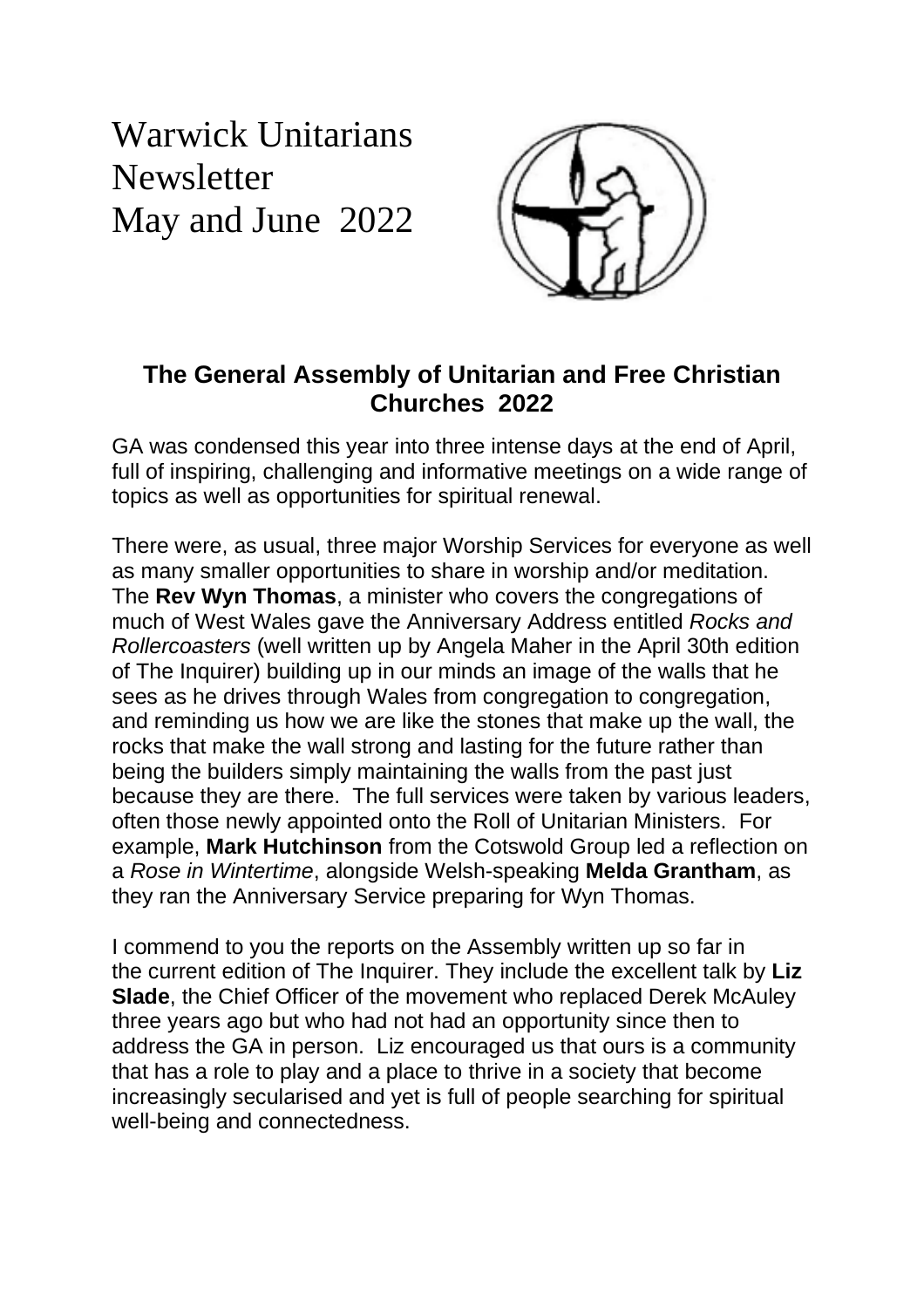The stimulating Keynote Lecture was given by **Indra Adnan**, talking about the *Politics of Waking Up*, and I would expect this to be featured in the next edition of The Inquirer

There were four Plenary Sessions, with hymns and prayers (it is so regenerating to sing and worship together with so many other Unitarians) before we tackled the four GA Motions that had been discussed by congregations in advance. The debates were vigorous, some more passionate than others, but all in the end passed by the voting delegates. The Chalice debate recognised the need to try to hold more consultation on such questions, though with independent-minded Unitarians that is an all but impossible task! We need to bear in mind the interests of both the membership that is now and the membership that will be, if we raise our profile.

Along the way in these plenary sessions, we met our Executive Committee and some of the staff at the Headquarters in Essex Hall, including the new Congregational Connections Officer **Lizzie Kingston-Harrison**, **Simon Bland** (Ministry and Congregational Support), **Rory Castle Jones** (Communications), **Gavin Howell** (Safeguarding and Youth Coordinator) and especially important **Andrew Mason** (operations Manager) who had set up the entire conference and brilliantly ensured its smooth running.

The statutory motions, largely left to the last day, then were crowned by the appointment of our own District Minister Rev **Sue Woolley** as the new President.

In addition, over the three days there were 8 'breakout' sessions with 32 different subjects to choose from, covering a huge range of topics from Spiritual Practice to Taizé Worship, from the Women's Group to the Peace Fellowship, from Communications to Governance and from the legacy of Slavery to the Government's Levelling-Up in Education policy to name but a few. Intensive and exhausting, but deeply inspiring!

And over all there were the two big issues of today – the Future for Unitarianism and, sadly, the war in Ukraine. The collection at the Anniversary Service raised almost £5400 for Ukraine.

Do read more in The Inquirer and look at the Unitarian websites [\(https://unitarian.org.uk](https://unitarian.org.uk/) contains lots of interesting information about people, events and initiatives in the movement, as does the National Unitarian Fellowship site [https://nufonline.org.uk](https://nufonline.org.uk/) ).